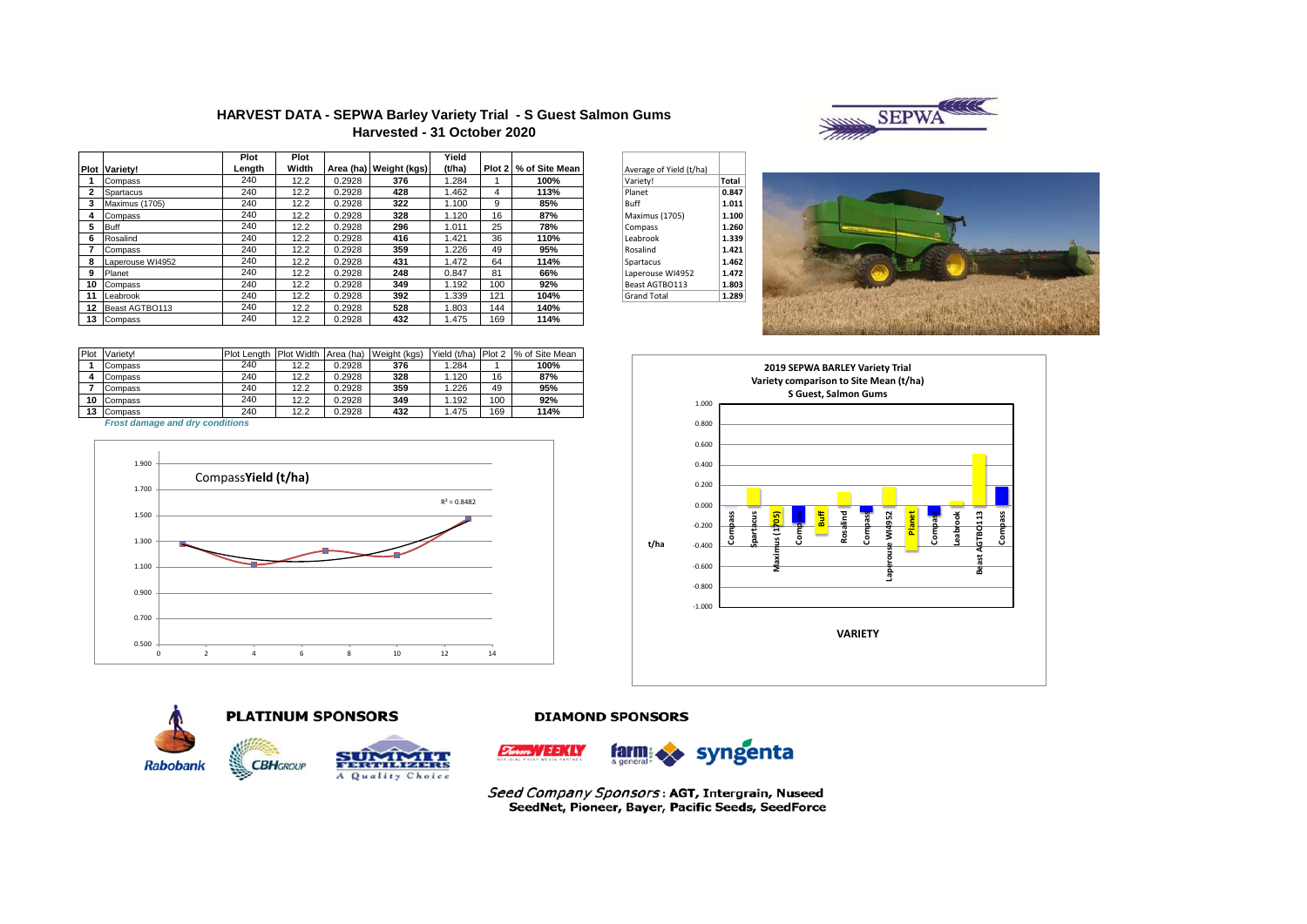



|      |                  | Yield  |                |
|------|------------------|--------|----------------|
| Plot | Variety!         | (t/ha) | % of Site Mean |
| 1    | <b>Compass</b>   | 1.284  | 100%           |
| 2    | Spartacus        | 1.462  | 113%           |
| 3    | Maximus (1705)   | 1.100  | 85%            |
| 4    | <b>Compass</b>   | 1.120  | 87%            |
| 5    | <b>Buff</b>      | 1.011  | 78%            |
| 6    | Rosalind         | 1.421  | 110%           |
| 7    | <b>Compass</b>   | 1.226  | 95%            |
| 8    | Laperouse WI4952 | 1.472  | 114%           |
| 9    | Planet           | 0.847  | 66%            |
| 10   | <b>Compass</b>   | 1.192  | 92%            |
| 11   | Leabrook         | 1.339  | 104%           |
| 12   | Beast AGTBO113   | 1.803  | 140%           |
| 13   | <b>Compass</b>   | 1.475  | 114%           |

# **Site Details**<br> **Soil Description:**

**Soil Description:** Duplex - sand over clay<br> **Date Sown:** Friday, 29 May 2020

#### **Plot Dimensions**

**Length (m) Width (m) Area (m2)** 

240 **12.2** 0.2928

**Date Sown: Site Mean (t/ha)** 1.289 Friday, 29 May 2020 **Date Harvested Probability** 0.08 Saturday, 31 October 2020 **Seeding Rate:** 40 kg/ha **Least significant difference 5%** 0.409 **CV** % 10.4 **CV %** 10.4 **Statistical Analysis**<br>Site Mean (t/ha)

**Conversion Factor**



# **PLATINUM SPONSORS**





## **DIAMOND SPONSORS**





Seed Company Sponsors: AGT, Intergrain, Nuseed SeedNet, Pioneer, Bayer, Pacific Seeds, SeedForce